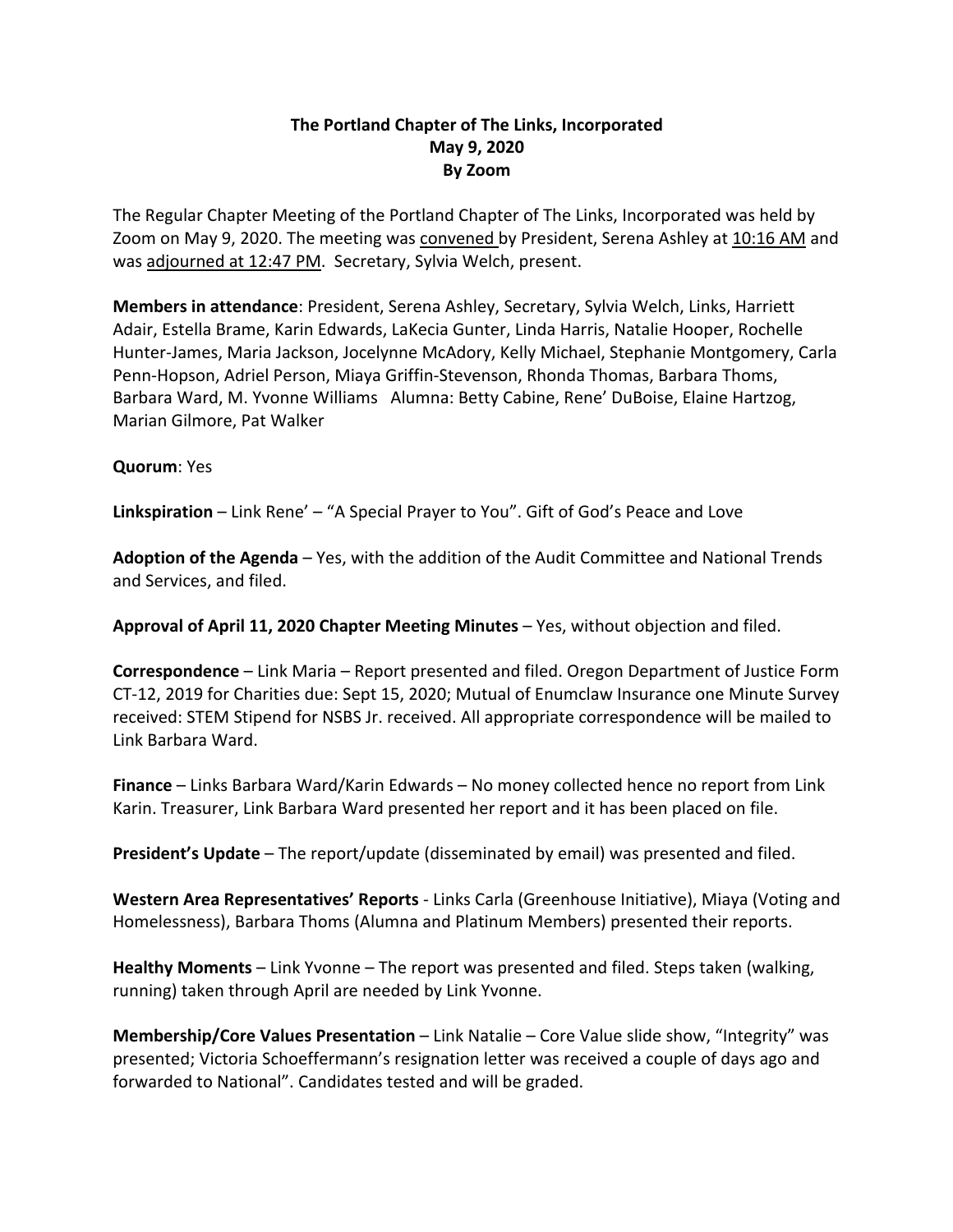**Scholarships** – Link Carla – The report was presented.

**Programs** – President for Link Kimberly – The report was presented – Program Leads, please respond to the "Doodle Poll".

**Social/Courtesy** – Link Rochelle Hunter-James – Birthdays acknowledged with a song. Phone 5 Links or write a letter to 5 Links. Reach out to each other.

**Unfinished Business** – Re: Technology - Link Maria – Link Maria needs to know if anyone will need to host a Zoom meeting. So far: Link Carla, President, Serena, and Link Linda. National Trends and Services: Links Linda and Yvonne were on a Teleconference with hundreds of people. Esteemed Links and Connecting Links presented on the importance of completing the Census; Audit Committee will compile the books/information needed to complete the audit due September 15, 2020

**New Business** – Proposed National & Foundation Bylaws Amendments

Chapter recommendations:

#### *AGAINST*

**Amendment #1 –** Article I, Section 13 (Relative to conduct)

### **Amendment # 2**

Article II Chapters, Section 1. B (Chartering a minimum of 30 members)

----------------------------------------------------------------------------------------------------------------------------

#### *FOR*

### **Amendment #3**

Article II, Section 3 (Being able to hold Special meetings)

### **Amendment #4**

Article III, Section 5 C(1)(b) (Areas qualification of Officers) (Link for 5 years from date of induction)

# **Amendment #5**

Article III, Area, Section 5 Officers, (C)3 Qualification of Officers

### **Amendment #6**

Article III, Section 12 Area Executive Committee & Executive Board

### **Amendment #7**

Article III, Areas, Section 12, Area Executive and Executive Board, (A)1 Area Executive Committee